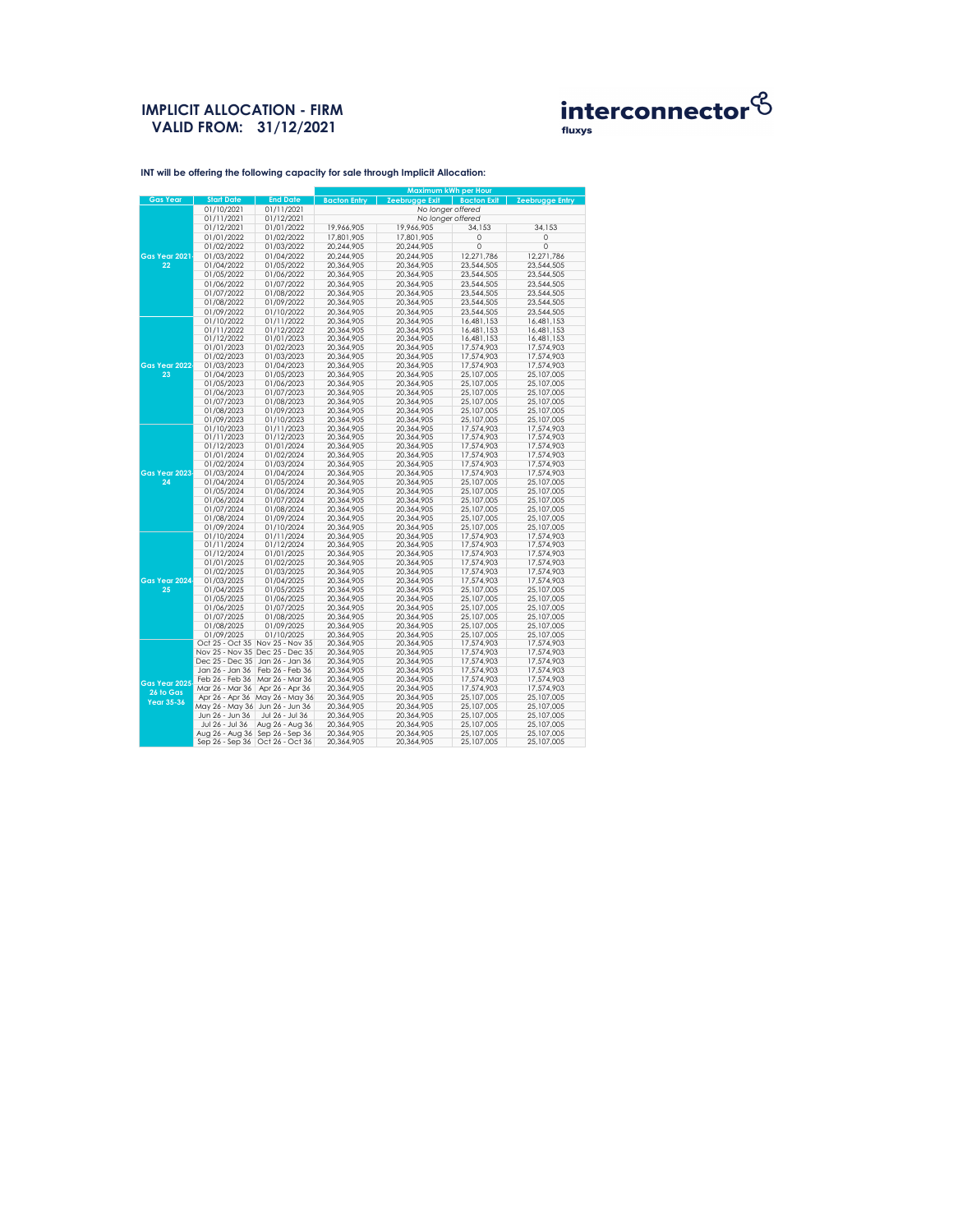**INT Capacity Sold through Implicit Allocation is below:** 

#### **IMPLICIT ALLOCATION - FIRM VALID FROM: 31/12/2021**



|                 |                 | <b>Capacity Sold via IAM kWh/h</b> |                       |                    |                        |  |  |  |
|-----------------|-----------------|------------------------------------|-----------------------|--------------------|------------------------|--|--|--|
| <b>Gas Year</b> | <b>Date</b>     | <b>Bacton Entry</b>                | <b>Zeebrugge Exit</b> | <b>Bacton Exit</b> | <b>Zeebrugge Entry</b> |  |  |  |
|                 | <b>Oct-21</b>   | 3,700,000                          | 3,700,000             | 398,000            | 398,000                |  |  |  |
|                 | <b>Nov-21</b>   | 398,000                            | 398,000               | 398,000            | 398,000                |  |  |  |
|                 | <b>Dec-21</b>   | 398,000                            | 398,000               | 16,447,000         | 16,447,000             |  |  |  |
|                 | <b>Jan-22</b>   | 2,563,000                          | 2,563,000             | 16,480,367         | 16,480,367             |  |  |  |
|                 | <b>Feb-22</b>   |                                    |                       |                    |                        |  |  |  |
|                 |                 | 120,000                            | 120,000               | 16,480,367         | 16,480,367             |  |  |  |
| <b>Gas Year</b> | <b>Mar-22</b>   | 120,000                            | 120,000               | 4,209,367          | 4,209,367              |  |  |  |
| 2021-22         | Apr-22          | 0                                  | 0                     | 0                  | 0                      |  |  |  |
|                 | <b>May-22</b>   | 0                                  | 0                     | O                  | 0                      |  |  |  |
|                 | <b>Jun-22</b>   | 0                                  | 0                     | $\Omega$           | $\mathbf 0$            |  |  |  |
|                 | <b>Jul-22</b>   | 0                                  | $\mathbf{O}$          | $\overline{O}$     | $\mathbf 0$            |  |  |  |
|                 | Aug-22          | 0                                  | 0                     | 0                  | $\mathbf 0$            |  |  |  |
|                 |                 |                                    |                       |                    |                        |  |  |  |
|                 | $Sep-22$        | 0                                  | $\mathbf{O}$          | 0                  | $\mathbf{O}$           |  |  |  |
|                 | <b>Oct-22</b>   | 0                                  | $\overline{O}$        | $\Omega$           | $\mathbf{O}$           |  |  |  |
|                 | <b>Nov-22</b>   | $\mathsf{O}\xspace$                | $\mathbf 0$           | $\overline{O}$     | $\mathbf 0$            |  |  |  |
|                 | <b>Dec-22</b>   | 0                                  | 0                     | 0                  | $\mathbf 0$            |  |  |  |
|                 | <b>Jan-23</b>   | 0                                  | 0                     | 0                  | $\mathsf{O}\xspace$    |  |  |  |
|                 | <b>Feb-23</b>   | 0                                  | 0                     | 0                  | $\mathsf{O}\xspace$    |  |  |  |
| <b>Gas Year</b> | <b>Mar-23</b>   | 0                                  | 0                     | $\overline{O}$     | $\mathbf 0$            |  |  |  |
| 2022-23         | Apr-23          | 0                                  | 0                     | 0                  | $\mathbf{O}$           |  |  |  |
|                 | <b>May-23</b>   | 0                                  | 0                     | $\overline{0}$     | $\mathsf{O}\xspace$    |  |  |  |
|                 | <b>Jun-23</b>   | 0                                  | $\mathbf{O}$          | 0                  | $\mathbf 0$            |  |  |  |
|                 |                 |                                    |                       |                    |                        |  |  |  |
|                 | $Jul-23$        | $\mathsf O$                        | 0                     | $\overline{0}$     | $\mathbf 0$            |  |  |  |
|                 | Aug-23          | $\mathsf{O}\xspace$                | $\mathsf O$           | 0                  | $\mathbf 0$            |  |  |  |
|                 | $Sep-23$        | 0                                  | 0                     | $\Omega$           | $\overline{0}$         |  |  |  |
|                 | <b>Oct-23</b>   | 0                                  | $\mathbf{O}$          | 0                  | $\mathsf{O}\xspace$    |  |  |  |
|                 | <b>Nov-23</b>   | 0                                  | 0                     | $\Omega$           | $\mathbf 0$            |  |  |  |
|                 | <b>Dec-23</b>   | 0                                  | $\mathsf O$           | $\overline{O}$     | $\mathbf 0$            |  |  |  |
|                 | <b>Jan-24</b>   | 0                                  | 0                     | 0                  | $\mathbf 0$            |  |  |  |
|                 | Feb-24          | 0                                  | 0                     | $\Omega$           | $\mathsf{O}\xspace$    |  |  |  |
| <b>Gas Year</b> | <b>Mar-24</b>   |                                    |                       |                    |                        |  |  |  |
|                 |                 | 0                                  | 0                     | ∩                  | $\mathbf 0$            |  |  |  |
| 2023-24         | Apr-24          | 0                                  | 0                     | 0                  | $\overline{O}$         |  |  |  |
|                 | <b>May-24</b>   | 0                                  | 0                     | $\overline{0}$     | 0                      |  |  |  |
|                 | <b>Jun-24</b>   | 0                                  | 0                     | $\overline{0}$     | $\overline{0}$         |  |  |  |
|                 | <b>Jul-24</b>   | 0                                  | 0                     | 0                  | $\mathbf 0$            |  |  |  |
|                 | Aug-24          | 0                                  | 0                     | 0                  | $\mathbf 0$            |  |  |  |
|                 | Sep-24          | 0                                  | $\mathsf O$           | 0                  | $\mathbf 0$            |  |  |  |
|                 | <b>Oct-24</b>   | 0                                  | 0                     | 0                  | $\mathbf 0$            |  |  |  |
|                 | <b>Nov-24</b>   | 0                                  | 0                     | 0                  | $\mathbf{O}$           |  |  |  |
|                 | <b>Dec-24</b>   | 0                                  | 0                     | $\overline{0}$     | $\mathbf{O}$           |  |  |  |
|                 |                 |                                    |                       |                    |                        |  |  |  |
|                 | <b>Jan-25</b>   | 0                                  | 0                     | $\mathbf 0$        | $\mathbf 0$            |  |  |  |
|                 | <b>Feb-25</b>   | 0                                  | 0                     | $\overline{0}$     | $\mathbf 0$            |  |  |  |
| <b>Gas Year</b> | <b>Mar-25</b>   | 0                                  | 0                     | 0                  | $\mathbf{O}$           |  |  |  |
| 2024-25         | Apr-25          | 0                                  | 0                     | $\Omega$           | $\mathbf{O}$           |  |  |  |
|                 | <b>May-25</b>   | 0                                  | 0                     | 0                  | $\mathbf 0$            |  |  |  |
|                 | <b>Jun-25</b>   | 0                                  | 0                     | 0                  | $\mathbf 0$            |  |  |  |
|                 | <b>Jul-25</b>   | 0                                  | 0                     | 0                  | $\mathbf 0$            |  |  |  |
|                 | <b>Aug-25</b>   | 0                                  | 0                     | 0                  | $\mathbf 0$            |  |  |  |
|                 | <b>Sep-25</b>   | 0                                  | 0                     | $\overline{O}$     | $\mathbf 0$            |  |  |  |
|                 | Oct 25 - Oct 35 | 0                                  | 0                     | 0                  | $\mathbf 0$            |  |  |  |
|                 |                 |                                    |                       |                    |                        |  |  |  |
|                 | Nov 25 - Nov 35 | 0                                  | 0                     | $\overline{0}$     | $\mathbf 0$            |  |  |  |
|                 | Dec 25 - Dec 35 | 0                                  | 0                     | 0                  | $\mathbf 0$            |  |  |  |
|                 | Jan 26 - Jan 36 | 0                                  | 0                     | $\overline{0}$     | $\mathbf 0$            |  |  |  |
| <b>Gas Year</b> | Feb 26 - Feb 36 | 0                                  | 0                     | 0                  | $\mathbf 0$            |  |  |  |
| 2025-26 to      | Mar 26 - Mar 36 | 0                                  | 0                     | 0                  | $\mathbf 0$            |  |  |  |
| <b>Gas Year</b> | Apr 26 - Apr 36 | 0                                  | 0                     | 0                  | $\mathbf 0$            |  |  |  |
| $35 - 36$       | May 26 - May 36 | 0                                  | 0                     | $\overline{0}$     | $\mathbf{O}$           |  |  |  |
|                 | Jun 26 - Jun 36 | 0                                  | 0                     | $\mathbf 0$        | $\mathbf 0$            |  |  |  |
|                 |                 |                                    |                       |                    |                        |  |  |  |
|                 | Jul 26 - Jul 36 | 0                                  | 0                     | 0                  | $\mathbf{O}$           |  |  |  |
|                 | Aug 26 - Aug 36 | 0                                  | 0                     | 0                  | $\mathsf{O}\xspace$    |  |  |  |
|                 | Sep 26 - Sep 36 | 0                                  | 0                     | 0                  | $\mathsf{O}\xspace$    |  |  |  |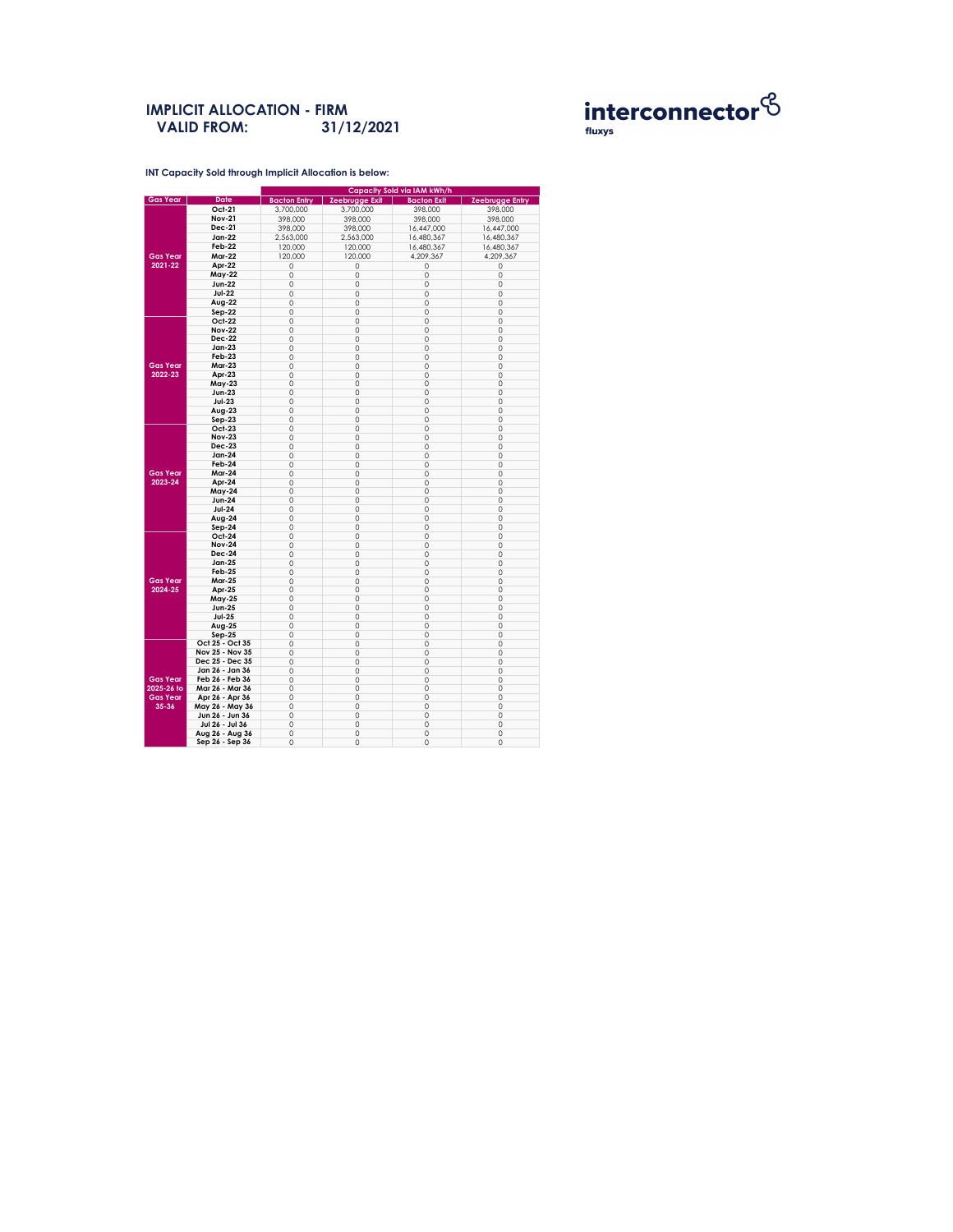# **IMPLICIT ALLOCATION - FIRM WITHIN MONTH VALID FROM: 31/12/2021**



**INT Capacity Sold through Implicit Allocation is below:** 

|                     |                          | Capacity Sold via IAM kWh/h |                       |                    |                        |  |  |
|---------------------|--------------------------|-----------------------------|-----------------------|--------------------|------------------------|--|--|
| <b>Product Type</b> | <b>Capacity Duration</b> | <b>Bacton Entry</b>         | <b>Zeebrugge Exit</b> | <b>Bacton Exit</b> | <b>Zeebrugge Entry</b> |  |  |
| Weekend             | $02/10 - 03/10/2021$     | 7,180,362                   | 7,180,362             |                    |                        |  |  |
| Weekend             | $02/10 - 03/10/2021$     | 580,000                     | 580,000               |                    |                        |  |  |
| Weekend             | $02/10 - 03/10/2021$     | 6,766,757                   | 6,766,757             |                    |                        |  |  |
| Weekend             | 09/10 - 10/10/2021       | 5,000,000                   | 5,000,000             |                    |                        |  |  |
| Weekend             | 01/01 - 04/01/2022       | 2,443,000                   | 2,443,000             |                    |                        |  |  |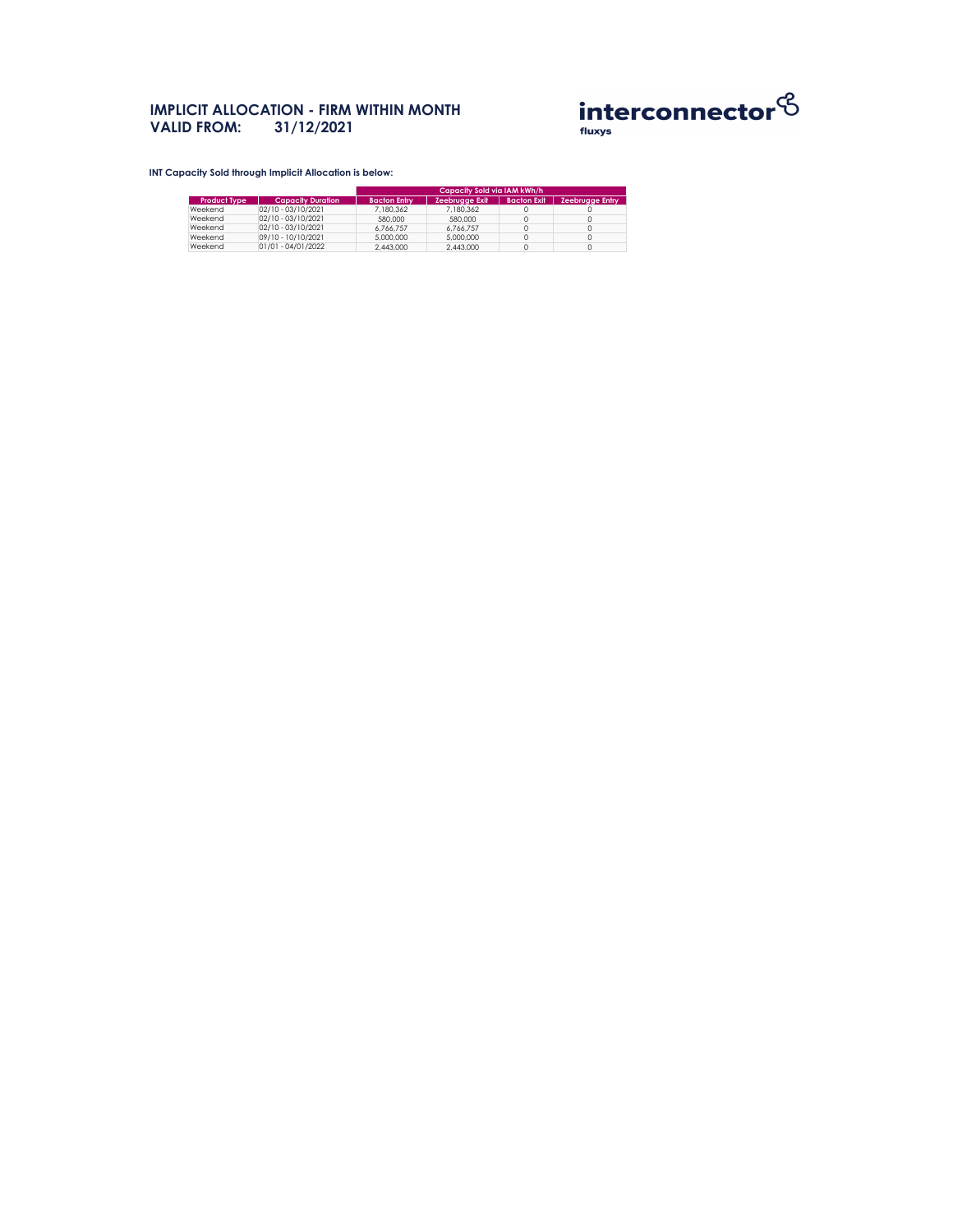|                                                 |                                   |                                   | <b>Maximum kWh per Hour</b> |                     |                    |                        |  |
|-------------------------------------------------|-----------------------------------|-----------------------------------|-----------------------------|---------------------|--------------------|------------------------|--|
| <b>Gas Year</b>                                 | <b>Start Date</b>                 | <b>End Date</b>                   | <b>Bacton Entry</b>         | Zeebrugge Exit      | <b>Bacton Exit</b> | <b>Zeebrugge Entry</b> |  |
|                                                 | 01/10/2021                        | 01/11/2021                        | 0                           | 0                   | 0                  | $\left( \right)$       |  |
|                                                 | 01/11/2021                        | 01/12/2021                        | $\overline{O}$              | $\overline{O}$      | 0                  | 0                      |  |
|                                                 | 01/12/2021                        | 01/01/2022                        | $\overline{0}$              | $\overline{0}$      | 0                  | 0                      |  |
|                                                 | 01/01/2022                        | 01/02/2022                        | 0                           | 0                   | 0                  | 0                      |  |
|                                                 | 01/02/2022                        | 01/03/2022                        | $\overline{O}$              | $\mathbf 0$         | $\overline{0}$     | 0                      |  |
| <b>Gas Year 2021</b>                            | 01/03/2022                        | 01/04/2022                        | $\overline{0}$              | $\overline{0}$      | $\overline{0}$     | 0                      |  |
| 22                                              | 01/04/2022                        | 01/05/2022                        | 0                           | 0                   | $\overline{0}$     | 0                      |  |
|                                                 | 01/05/2022                        | 01/06/2022                        | $\overline{O}$              | 0                   | 0                  | 0                      |  |
|                                                 |                                   |                                   |                             |                     |                    |                        |  |
|                                                 | 01/06/2022                        | 01/07/2022                        | $\overline{O}$              | 0                   | 0                  | 0                      |  |
|                                                 | 01/07/2022                        | 01/08/2022                        | $\mathbf 0$                 | 0                   | $\overline{0}$     | 0                      |  |
|                                                 | 01/08/2022                        | 01/09/2022                        | $\overline{O}$              | 0                   | 0                  | 0                      |  |
|                                                 | 01/09/2022                        | 01/10/2022                        | $\overline{O}$              | 0                   | $\overline{0}$     | 0                      |  |
|                                                 | 01/10/2022                        | 01/11/2022                        | $\overline{0}$              | $\overline{0}$      | 0                  | 0                      |  |
|                                                 | 01/11/2022                        | 01/12/2022                        | $\overline{0}$              | 0                   | 0                  | 0                      |  |
|                                                 | 01/12/2022                        | 01/01/2023                        | $\overline{O}$              | $\overline{O}$      | 0                  | 0                      |  |
|                                                 | 01/01/2023                        | 01/02/2023                        | $\overline{O}$              | 0                   | 0                  | 0                      |  |
|                                                 | 01/02/2023                        | 01/03/2023                        | $\overline{O}$              | 0                   | 0                  | 0                      |  |
| Gas Year 2022                                   | 01/03/2023                        | 01/04/2023                        | $\overline{O}$              | 0                   | $\overline{0}$     | 0                      |  |
| 23                                              | 01/04/2023                        | 01/05/2023                        | $\overline{0}$              | $\overline{0}$      | 0                  | 0                      |  |
|                                                 | 01/05/2023                        | 01/06/2023                        | $\overline{O}$              | $\mathbf 0$         | 0                  | 0                      |  |
|                                                 | 01/06/2023                        | 01/07/2023                        | $\overline{0}$              | $\overline{0}$      | $\overline{0}$     | 0                      |  |
|                                                 | 01/07/2023                        | 01/08/2023                        | $\overline{0}$              | $\overline{0}$      | $\overline{0}$     | 0                      |  |
|                                                 | 01/08/2023                        | 01/09/2023                        | $\overline{0}$              | $\overline{O}$      | $\overline{0}$     | 0                      |  |
|                                                 | 01/09/2023                        | 01/10/2023                        | $\overline{O}$              | $\overline{O}$      | 0                  | 0                      |  |
|                                                 | 01/10/2023                        | 01/11/2023                        | $\overline{O}$              | $\mathbf 0$         | 0                  | 0                      |  |
|                                                 | 01/11/2023                        | 01/12/2023                        | $\overline{O}$              | 0                   | 0                  | 0                      |  |
|                                                 | 01/12/2023                        | 01/01/2024                        | $\overline{0}$              | $\mathbf 0$         | 0                  | 0                      |  |
|                                                 | 01/01/2024                        | 01/02/2024                        | $\overline{O}$              | $\overline{O}$      | 0                  | 0                      |  |
|                                                 | 01/02/2024                        | 01/03/2024                        | $\overline{O}$              | 0                   | 0                  | 0                      |  |
| Gas Year 2023                                   | 01/03/2024                        | 01/04/2024                        | 0                           | 0                   | 0                  | 0                      |  |
| 24                                              | 01/04/2024                        | 01/05/2024                        | $\overline{0}$              | $\overline{0}$      | 0                  | 0                      |  |
|                                                 | 01/05/2024                        | 01/06/2024                        | 0                           | 0                   | 0                  | 0                      |  |
|                                                 | 01/06/2024                        | 01/07/2024                        | $\overline{0}$              | $\mathbf 0$         | 0                  | 0                      |  |
|                                                 | 01/07/2024                        | 01/08/2024                        | 0                           | 0                   | 0                  | 0                      |  |
|                                                 | 01/08/2024                        | 01/09/2024                        | 0                           | 0                   | 0                  | 0                      |  |
|                                                 | 01/09/2024                        | 01/10/2024                        | $\overline{0}$              | 0                   | 0                  | 0                      |  |
|                                                 | 01/10/2024                        | 01/11/2024                        | $\overline{O}$              | $\overline{O}$      | 0                  | 0                      |  |
|                                                 | 01/11/2024                        | 01/12/2024                        | $\overline{O}$              | 0                   | 0                  | 0                      |  |
|                                                 | 01/12/2024                        | 01/01/2025                        | $\mathbf 0$                 | 0                   | 0                  | 0                      |  |
| Gas Year 2024                                   | 01/01/2025                        | 01/02/2025                        | $\overline{0}$              | 0                   | 0                  | 0                      |  |
|                                                 | 01/02/2025                        | 01/03/2025                        | $\overline{O}$              | 0                   | 0                  | 0                      |  |
|                                                 |                                   | 01/04/2025                        | $\overline{O}$              | 0                   | $\overline{0}$     | 0                      |  |
|                                                 | 01/03/2025                        |                                   |                             |                     |                    |                        |  |
| 25                                              | 01/04/2025                        | 01/05/2025                        | 0                           | 0<br>$\overline{0}$ | 0                  | 0                      |  |
|                                                 | 01/05/2025                        | 01/06/2025                        | 0                           |                     | 0                  | 0                      |  |
|                                                 | 01/06/2025                        | 01/07/2025                        | $\overline{O}$              | 0                   | 0                  | 0                      |  |
|                                                 | 01/07/2025                        | 01/08/2025                        | $\mathbf 0$                 | 0                   | 0                  | 0                      |  |
|                                                 | 01/08/2025                        | 01/09/2025                        | 0                           | 0                   | 0                  | 0                      |  |
|                                                 | 01/09/2025                        | 01/10/2025                        | 0                           | 0                   | 0                  | 0                      |  |
|                                                 |                                   | Oct 25 - Oct 34 Nov 25 - Nov 34   | $\overline{0}$              | 0                   | 0                  | 0                      |  |
|                                                 |                                   | Nov 25 - Nov 34 Dec 25 - Dec 34   | $\overline{O}$              | $\mathbf 0$         | 0                  | 0                      |  |
|                                                 | Dec 25 - Dec 34   Jan 26 - Jan 35 |                                   | 0                           | 0                   | 0                  | 0                      |  |
| Gas Year 2025<br>26 to Gas<br><b>Year 34-35</b> | Jan 26 - Jan 35                   | Feb 26 - Feb 35                   | 0                           | $\overline{0}$      | 0                  | 0                      |  |
|                                                 | Feb 26 - Feb 35                   | Mar 26 - Mar 35                   | $\overline{0}$              | 0                   | 0                  | 0                      |  |
|                                                 | Mar 26 - Mar 35                   | Apr 26 - Apr 35                   | $\overline{O}$              | $\overline{O}$      | 0                  | 0                      |  |
|                                                 | Apr 26 - Apr 35                   | May 26 - May 35                   | $\overline{O}$              | 0                   | 0                  | 0                      |  |
|                                                 | May 26 - May 35 Jun 26 - Jun 35   |                                   | 0                           | 0                   | 0                  | 0                      |  |
|                                                 | Jun 26 - Jun 35                   | Jul 26 - Jul 35                   | $\overline{O}$              | 0                   | 0                  | 0                      |  |
|                                                 | Jul 26 - Jul 35                   | Aug 26 - Aug 35                   | $\overline{O}$              | $\mathbf 0$         | 0                  | 0                      |  |
|                                                 | Aug 26 - Aug 35   Sep 26 - Sep 35 |                                   | 0                           | 0                   | 0                  | 0                      |  |
|                                                 |                                   | Sep 26 - Sep 35   Oct 26 - Oct 35 | $\mathsf{O}\xspace$         | $\mathsf{O}\xspace$ | 0                  | 0                      |  |

## **IMPLICIT ALLOCATION - CONDITIONAL FIRM VALID FROM: 31/12/2021**



INT will offer Conditional Firm capacity only where an Implicit Allocation Partner has marketed all the Firm capacity allocated towards them on a given day. The maximum available volumes are as below: